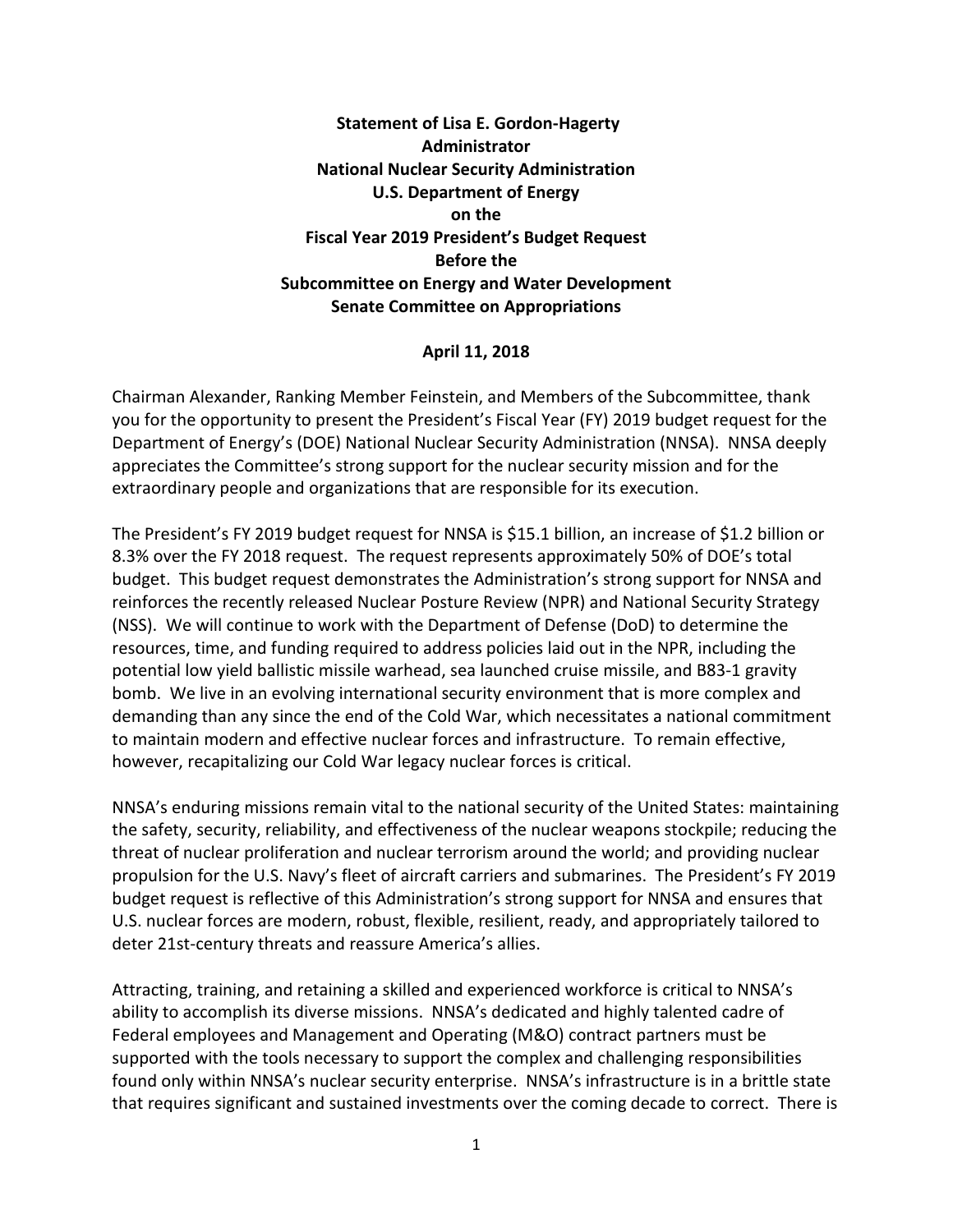no margin for further delay in modernizing NNSA's scientific, technical, and engineering capabilities, and recapitalizing our infrastructure needed to produce strategic materials and components for U.S. nuclear weapons.

The FY 2019 budget request also reflects the close partnerships between NNSA and other federal departments and agencies. NNSA collaborates with DoD to meet military requirements, support the Nation's nuclear deterrent, and modernize the nuclear security enterprise. NNSA also partners with a range of federal agencies, to prevent, counter, and respond to nuclear proliferation and nuclear terrorism.

NNSA is mindful of its obligation to be responsible stewards of the resources entrusted by Congress and the American taxpayers. Our FY 2019 budget request is the result of a disciplined process to prioritize funding for validated requirements as designated by the Administration and sets the foundation to implement policies from the NPR and NSS.

## **Weapons Activities Appropriation**

The FY 2019 budget request for the Weapons Activities account is \$11.0 billion, an increase of \$777.7 million or 7.6% over FY 2018 request levels. Nuclear deterrence remains the bedrock of America's national security. Given the criticality of effective U.S. nuclear deterrence to the safety of the American people, allies, and partners, there is no doubt that NNSA's sustainment and replacement program should be regarded as both necessary and affordable. The programs funded in this account support the Nation's current and future defense posture and the associated nationwide infrastructure of science, technology, and engineering capabilities.

The Weapons Activities account supports the maintenance and refurbishment of nuclear weapons to maintain safety, security, and reliability; investments in scientific, engineering, and manufacturing capabilities to certify the enduring nuclear weapons stockpile; and the fabrication of nuclear weapon components. This account also includes investments in enterprise-wide infrastructure sustainment activities, physical and cybersecurity activities, and the secure transportation of nuclear materials.

## *Maintaining the Stockpile*

This year, the work of the science-based Stockpile Stewardship Program again supported the Secretaries of Energy and Defense in certifying to the President for the 22nd consecutive year, that the U.S. nuclear weapons stockpile remains safe, secure, and reliable without the need for nuclear explosive testing. This remarkable scientific achievement is made possible through the work accomplished by NNSA's world-class scientists, engineers, and technicians, and through investments in state-of-the-art diagnostic tools, high performance computing platforms, and modern facilities.

For Directed Stockpile Work (DSW), the FY 2019 budget request is \$4.7 billion, an increase of \$689.0 million or 17.3% over the FY 2018 request. Included within this request is funding to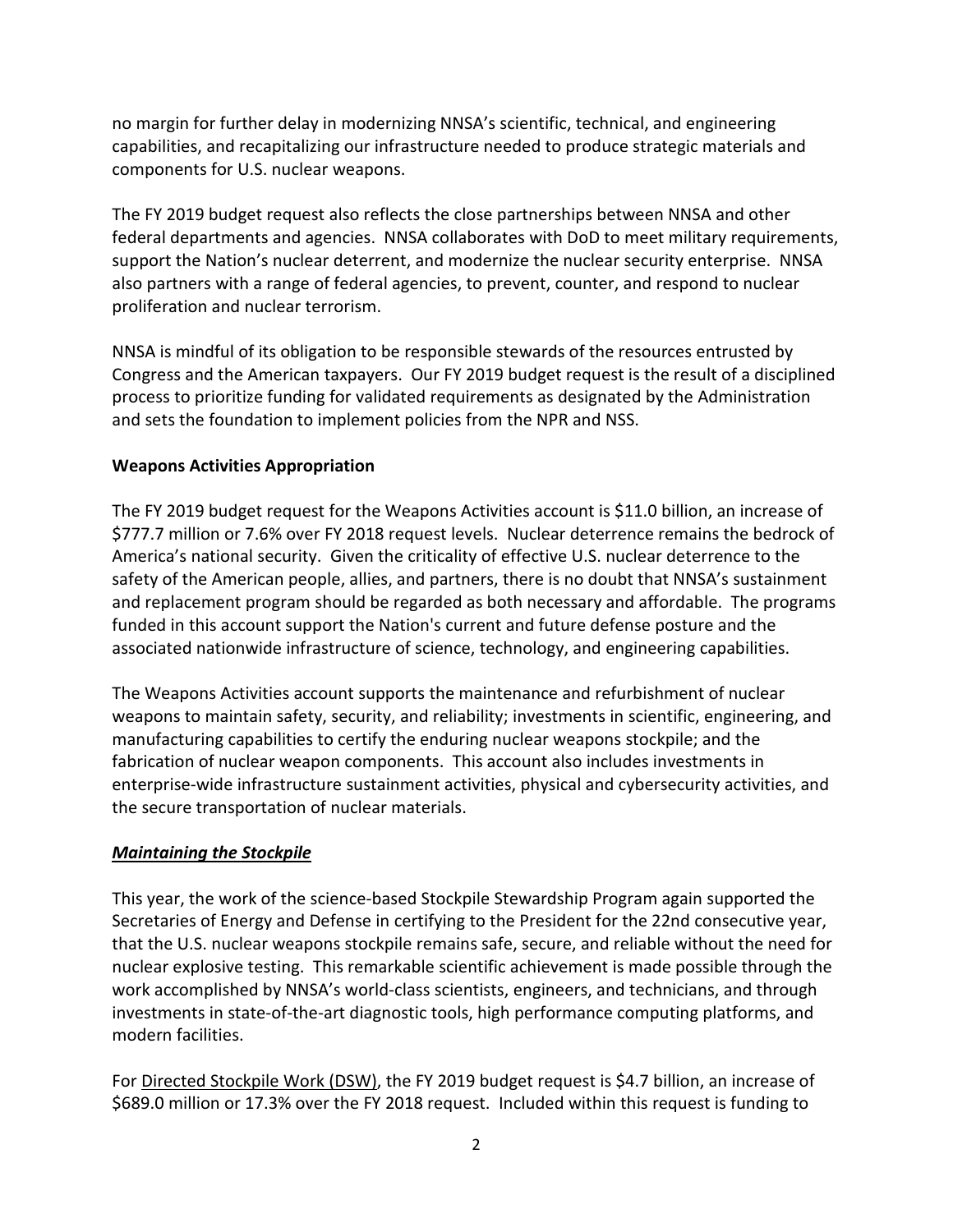support the life extension programs (LEPs) for the W76, B61, and W80, and a major alteration of the W88; and advance the ground based strategic deterrent, by one year to 2019, and investigate feasibility of interoperable aspects for other types of warheads. These LEPs are aligned with the needs outlined in the NPR and with the approved Nuclear Weapons Council strategic plan.

- *W76-1 LEP*: The \$113.9 million requested for the W76-1 LEP directly supports the seabased leg of the nuclear triad by extending the service life of the original W76-0 warhead. With continued funding, the W76-1 LEP will remain on schedule and on budget to complete production in FY 2019.
- *B61-12 LEP*: NNSA continues to make progress on the B61-12 LEP that will consolidate four variants of the B61 gravity bomb. This LEP will meet military requirements for reliability, service-life, field maintenance, safety, and use control while also addressing multiple components nearing end of life in this oldest nuclear weapon in the stockpile. With the \$794.0 million requested, NNSA will remain on schedule to deliver the First Production Unit (FPU) of the B61-12 in FY 2020. NNSA is responsible for refurbishing the nuclear explosives package and updating the electronics for this weapon. The Air Force will provide the tail kit assembly under a separate acquisition program. When fielded, the B61-12 gravity bomb will support both Air Force long-range nuclear-capable bombers and dual-capable fighter aircraft and bolster central deterrence for the United States while also providing extended deterrence to America's allies and partners.
- *W88 Alteration 370 Program*: Currently in the Production Engineering Phase (Phase 6.4), the W88 Alt 370 is on schedule, with FPU planned in December 2019. The budget request for this program, which also supports the sea-based leg of the nuclear triad, is \$304.3 million in FY 2019.
- *W80-4 LEP*: The current air-launched cruise missile delivers a W80 warhead first deployed in 1982. Both the missile and the warhead are well past planned end of life and are exhibiting aging issues. To maintain this vital deterrent capability, NNSA requests \$654.8 million in FY 2019, an increase of \$255.7 million or 64.1% over the FY 2018 request to extend the W80 warhead, through the W80-4 LEP, for use in the Air Force's Long Range Stand-Off (LRSO) cruise missile. This funding supports a significant increase in program activity through the Design Definition and Cost Study Phase on a timeline consistent with the DoD's LRSO missile platform modernization schedule.
- *Interoperable Warhead 1 (IW1)*: The IW1 program will replace one of the oldest warheads in the stockpile, and provide improved warhead security, safety, and use control. To replace the Air Force employed W78 warhead, NNSA is requesting \$53.0 million to support the scheduled restart of the feasibility study and design options work suspended in 2014. Technology development efforts are focused on supporting the W78 warhead replacement and investigate the feasibility of interoperable aspects for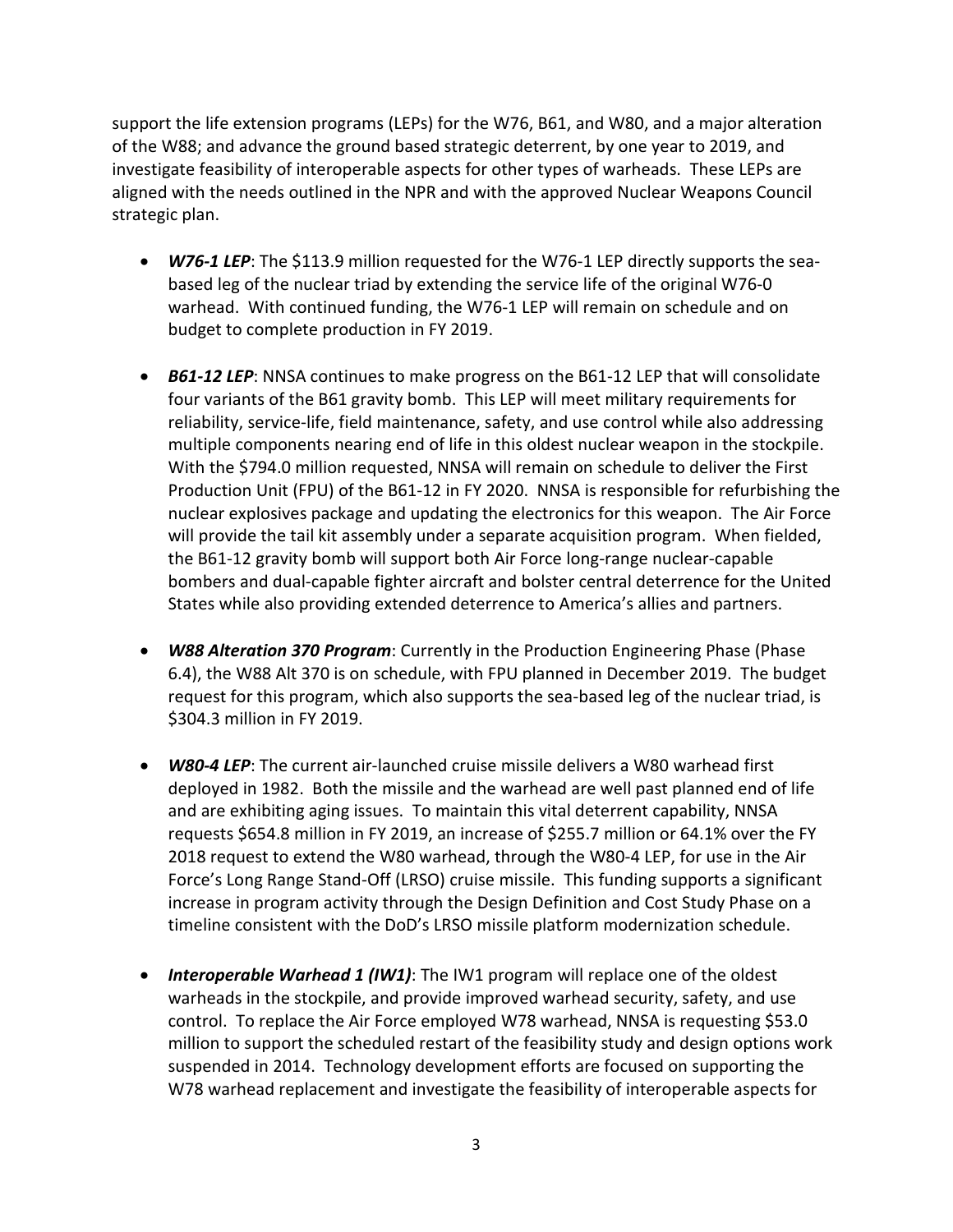other types of warheads. To reduce risk, investments will initially be made against technologies that are less than technology readiness level 5.

Within DSW, the FY 2019 budget request includes \$619.5 million for Stockpile Systems. This program sustains the stockpile in accordance with the Nuclear Weapon Stockpile Plan by producing and replacing limited-life components such as neutron generators and gas transfer systems; conducting maintenance, surveillance, and evaluations to assess weapon reliability; detecting and anticipating potential weapon issues; and compiling and analyzing information during the Annual Assessment process.

The DSW also requests \$1.1 billion for Stockpile Services to support the modernization of capabilities to improve efficiency of manufacturing operations to meet future requirements. The Stockpile Services request supports all DSW operations by funding programmatic and infrastructure management, and maintaining the core competencies and technologies essential for reliable and operable stewardship capabilities.

Strategic Materials are key for the safety, security, and effectiveness of the Nation's nuclear deterrent and are used for addressing national security concerns such as nuclear nonproliferation and counterterrorism missions. The requested funding is necessary to maintain NNSA's ability to produce the nuclear and other strategic materials associated with nuclear weapons as well as refurbish and manufacture components made from these materials. The program includes Uranium Sustainment, Plutonium Sustainment, Tritium Sustainment, Domestic Uranium Enrichment (DUE), and other strategic materials, such as lithium.

- *Strategic Materials Sustainment:* The \$218.8 million for the Strategic Materials Sustainment program will develop and implement strategies to maintain the technical base for strategic materials in support of NNSA's nuclear weapons, non-proliferation, and naval reactors activities at NNSA's eight sites.
- *Uranium Sustainment:* Funding for Uranium Sustainment supports the program to maintain existing enriched uranium capabilities through enhanced equipment maintenance while preparing to phase out mission dependency on Building 9212, a Manhattan Project-era production facility at the Y-12 National Security Complex (Y-12) in Oak Ridge, Tennessee. The funding request of \$87.2 million will assist NNSA in sustaining uranium manufacturing capabilities while accelerating planning and execution of the Building 9212 Exit Strategy to reduce risks associated with transitioning enriched uranium capabilities to the Uranium Processing Facility (UPF) that is under construction.
- *Plutonium Sustainment:* The \$361.3 million requested for Plutonium Sustainment supports continued progress to meet pit production requirements. The requested funding increase would support efforts to begin the long term plan to develop a capability to produce no fewer than 80 W87-like war reserve pits per year by 2030, as directed in the NPR.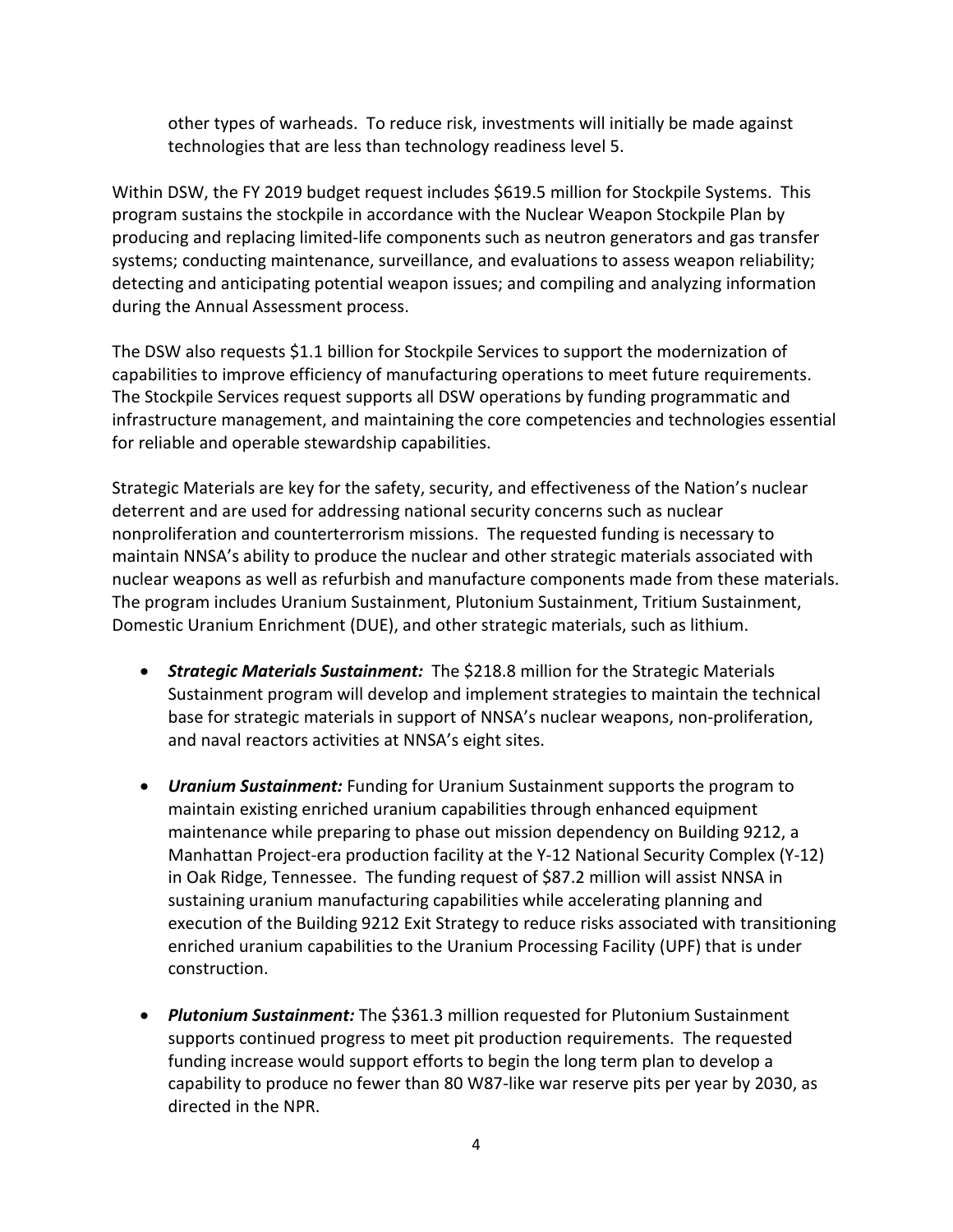- *Tritium Sustainment:* The FY 2019 budget request of \$205.3 million will support the Nation's capacity to provide the tritium necessary for national security requirements. Tritium will be produced by irradiating Tritium Producing Burnable Absorber Rods in designated Tennessee Valley Authority nuclear power plants and by recovering and recycling tritium from gas transfer systems returned from the stockpile at the SRS Tritium Extraction Facility.
- *Lithium Sustainment:* The FY 2019 budget request establishes a separate Lithium Sustainment Program of \$29.1 million that supports a Lithium Bridging Strategy to maintain the production of the nation's enriched lithium supply in support of the nuclear security mission, DOE's Office of Science, and DHS.
- *Domestic Uranium Enrichment:* The DUE program, with a request of \$100.7 million in FY 2019, will continue efforts to make available when needed the necessary supplies of enriched uranium for a variety of national security needs.

For Research, Development, Test, and Evaluation (RDT&E), the FY 2019 budget request is \$2.0 billion, a decrease of \$33.0 million or 1.6% below the FY 2018 request.

Increases for the Science Program (\$564.9 million) provide additional funding to support subcritical experiments for pit reuse and advanced diagnostics for subcritical hydrodynamic integrated weapons experiments that produce key data for stockpile certifications.

The Engineering Program (\$211.4 million) sustains NNSA's capability for creating and maturing advanced toolsets and technologies to improve weapon surety and support annual stockpile assessments.

The Inertial Confinement Fusion Ignition and High Yield Program in FY 2019 (\$418.9 million) will continue to build upon prior accomplishments. These efforts continue to provide key data to reduce uncertainty in calculations of nuclear weapons performance and improve the predictive capability of science and engineering models in high-pressure, high-energy, high-density regimes.

The RDT&E request for FY 2019 includes \$703.4 million for the Advanced Simulation and Computing (ASC) Program, and continues NNSA's program of collaboration with DOE's Office of Science to implement DOE's Exascale Computing Initiative. NNSA's ASC Program will support stockpile stewardship by developing and deploying predictive simulation capabilities for nuclear weapons systems. NNSA is taking major steps in high-performance computing by deploying increasingly powerful computational capabilities at both Los Alamos National Laboratory (LANL) and Lawrence Livermore National Laboratory.

The Secure Transportation Asset (STA) program provides safe, secure movement of nuclear weapons, special nuclear material, and weapon components to meet projected DOE, DoD, and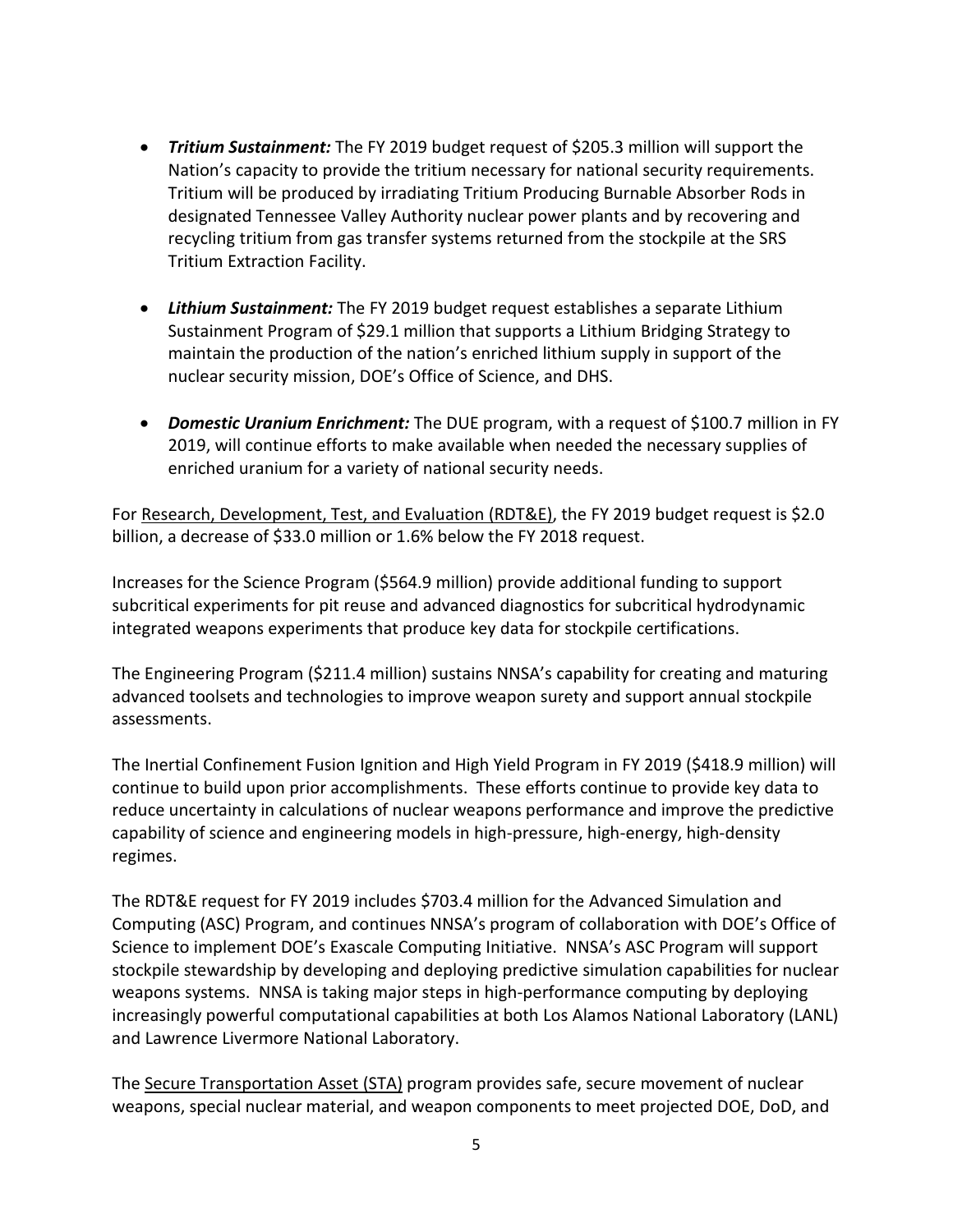other customer requirements. The Office of Secure Transportation has an elite workforce performing sensitive and demanding work; agents are among the most highly trained and dedicated national security personnel operating within the United States. The FY 2019 budget request of \$278.6 million continues our efforts to modernize and replace the existing fleet of transporters and efforts to hire and train an additional 40 agents. The FY 2019 funding also supports the Safeguards Transporter (SGT) risk reduction initiatives to extend the life of the SGT to meet the STA mission capacity.

NNSA's Office of Defense Programs also maintains the vitality of the broader nuclear security enterprise that supports other agencies' nuclear missions. An important aspect of this effort is investment in Laboratory, Site and Plant Directed Research and Development. As confirmed by independent reviews, this type of defense research and development investment provides basic research funding to foster innovation and to attract and retain scientific and technical talent and is critical to the long-term sustainment of our national laboratories.

## *Improving Safety, Operations, and Infrastructure*

NNSA's diverse national security missions are dependent upon the safety and reliability of its infrastructure. More than half of NNSA's facilities are over 40 years old, and roughly 30% date back to the Manhattan Project era. If left unaddressed, the condition and age of NNSA's infrastructure will put NNSA's missions, the safety of its workforce, the public, and the environment at risk. As reaffirmed in the NPR, "An effective, responsive, and resilient nuclear weapons infrastructure is essential to the U.S. capacity to adapt flexibly to shifting requirements. Such an infrastructure offers tangible evidence to both allies and potential adversaries of U.S. nuclear weapons capabilities and can help to deter, assure, hedge against adverse developments, and discourage adversary interest in arms competition." The FY 2019 budget request for Infrastructure and Operations is \$3.0 billion, an increase of \$199.6 million or 7.1% above the FY 2018 request. The FY 2018 National Defense Authorization Act provided NNSA and its M&O partners with additional flexibility to address the challenges of modernizing the enterprise by increasing the minor construction threshold to \$20 million. This reform supports efforts to address deferred maintenance through recapitalization projects that improve the condition and extend the design life of structures, capabilities, and systems to meet NNSA's nuclear weapons and nonproliferation program needs.

The FY 2019 budget request for Infrastructure and Operations includes \$1.1 billion for Line Item Construction projects. The requested amount provides the remaining funding of \$48.0 million for the Albuquerque Facility, supports UPF at Y-12 (\$703.0 million), and continues the Chemistry and Metallurgy Research Replacement project at LANL (\$235.1 million). The FY 2019 budget also includes \$19.0 million in funding to begin the first steps toward the construction of a new lithium production facility and \$6 million for the 138kV Power Transmission System Replacement project to replace and upgrade the current power transmission system for the Mission Corridor at NNSS. Delivering these projects on budget and schedule is contingent upon stable and predictable funding profiles, and the President's budget request being supported.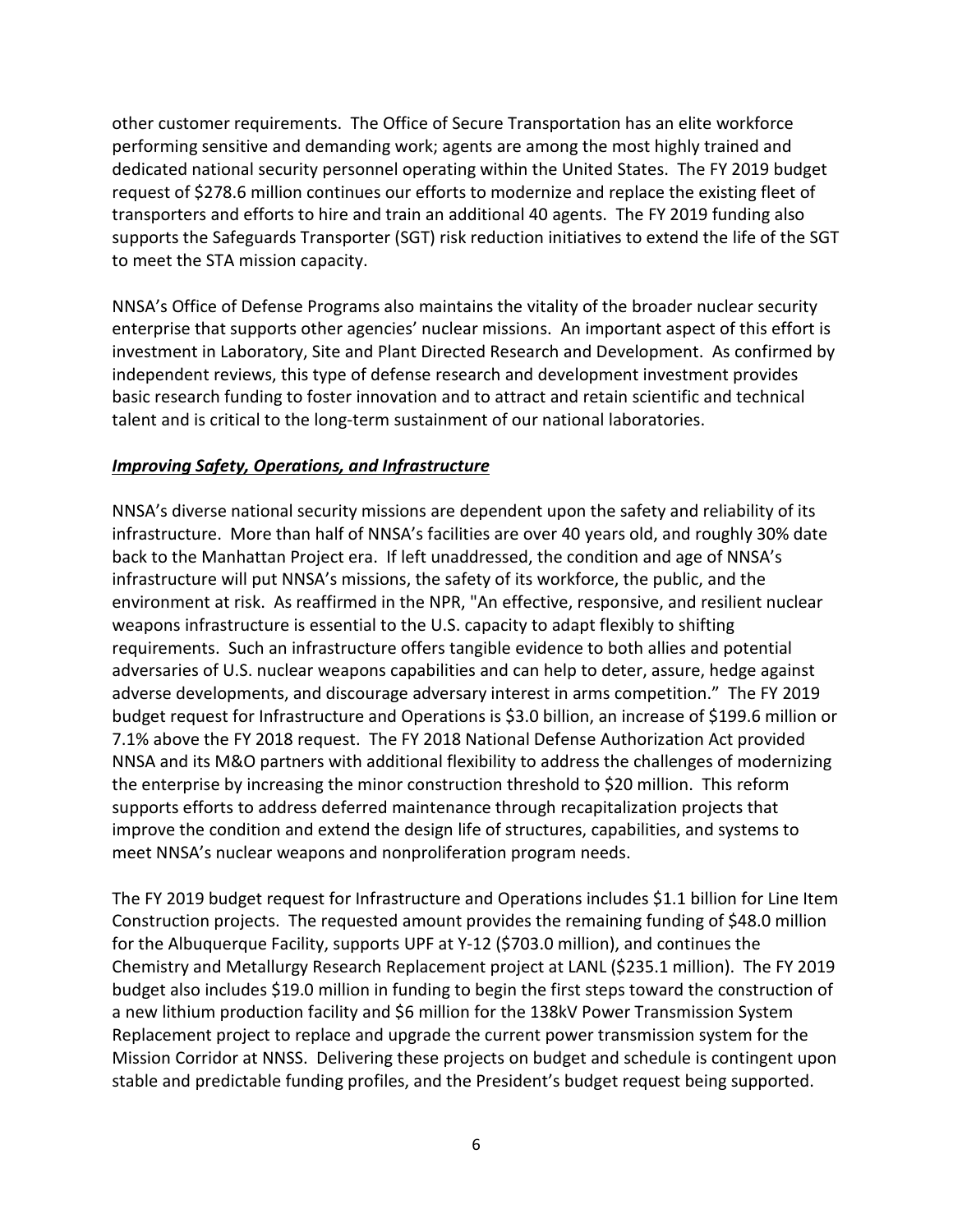Many of NNSA's excess process-contaminated facilities will ultimately be transferred to DOE's Office of Environmental Management for disposition. In the interim, NNSA is focusing on reducing risks where possible. For example, NNSA has made critical investments to stabilize high-risk process contaminated facilities until ultimate disposition, including at Y-12's Alpha 5 and Beta 4 facilities. NNSA also remains committed to reducing the risk of non-process contaminated facilities by dispositioning facilities where possible. In late 2017, NNSA, with the support of Congress, completed the transfer to a private developer of over 200 acres of the aging Bannister Federal Complex in Kansas City, Missouri, eliminating \$300 million of repair needs.

Later this spring, completion of the Pantex Drummond Office Building (formerly known as the Administrative Support Complex) at the Pantex Plant outside of Amarillo, Texas will allow NNSA to move nearly 1,000 employees into a modern, energy efficient workspace. After completion of the Pantex Drummond Office building NNSA will also be able to dispose of dilapidated, 1950s-era buildings and eliminate approximately \$20 million in deferred maintenance.

Defense Nuclear Security's (DNS) FY 2019 budget request is \$690.6 million, an increase of \$3.7 million or 0.5% over the FY 2018 Request. To execute its enterprise security program, DNS provides funding to the sites for: protective forces, physical security systems, information security and technical security, personnel security, nuclear material control and accountability, and security program operations and planning. The request manages risk among important, competing demands of the physical security infrastructure and includes planning and conceptual design funds for a series of future projects to sustain and recapitalize the Perimeter Intrusion Detection and Assessment Systems at the Pantex Plant and Y-12. Preliminary estimates are included within the recently completed *10-year Physical Security Systems Refresh Plan*. Future budget requests will reflect refined and detailed funding requirements.

Information Technology and Cybersecurity enable every element of NNSA's missions. The FY 2019 budget request is \$221.2 million, an increase of \$34.4 million, or 18.4% over the FY 2018 request. The cybersecurity program continuously monitors enterprise wireless and security technologies to meet a wide range of security challenges. The requested funding increase will be used to continue working toward a comprehensive information technology and cybersecurity program to deliver secure crucial information assets. The funding will continue to mature the cybersecurity infrastructure, comprising almost 100 sensors and over 70 data acquisition servers located across the nation.

#### **Defense Nuclear Nonproliferation Appropriation**

The FY 2019 budget request for the Defense Nuclear Nonproliferation account is \$1.9 billion, an increase of \$69.5 million or 3.9% above the FY 2018 request. Defense Nuclear Nonproliferation account activities address the entire nuclear threat spectrum by helping to prevent the proliferation of nuclear weapons, counter the threat of nuclear terrorism, and respond to nuclear and radiological incidents around the world. The FY 2019 budget request funds two program mission areas under the Defense Nuclear Nonproliferation account: the Defense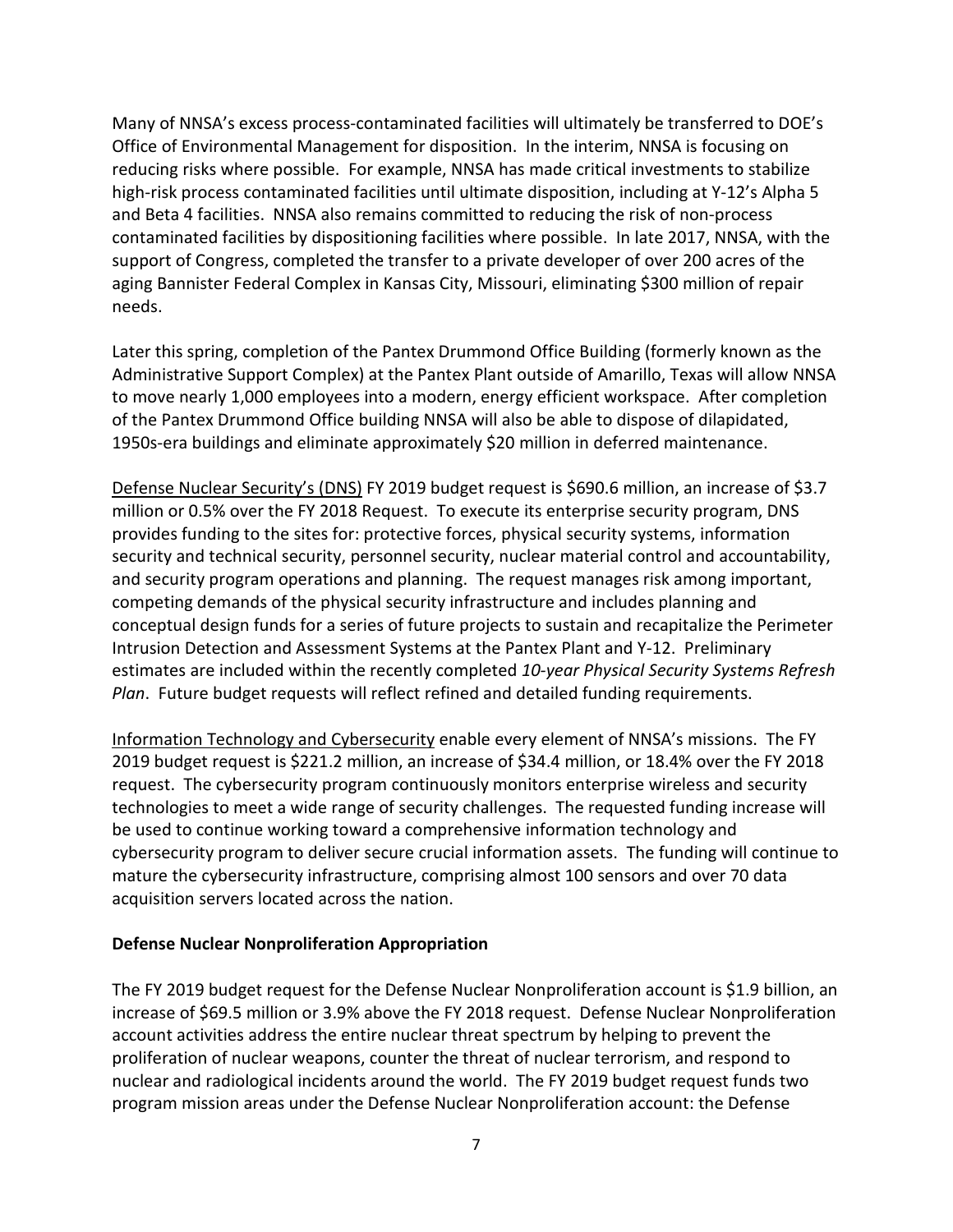Nuclear Nonproliferation (DNN) Program and the Nuclear Counterterrorism and Incident Response (NCTIR) Program.

# *Nonproliferation Efforts*

The Office of Defense Nuclear Nonproliferation works with international partners to remove or eliminate vulnerable nuclear material; improve global nuclear security through multilateral and bilateral technical exchanges and training workshops; help prevent the illicit trafficking of nuclear and radioactive materials; secure domestic and international civilian buildings containing high-priority radioactive material; provide technical reviews of U.S. export license applications; conduct export control training sessions for U.S. enforcement agencies and international partners; strengthen the International Atomic Energy Agency's ability to detect and deter nuclear proliferation; advance U.S. capabilities to monitor arms control treaties and detect foreign nuclear programs; and maintain organizational readiness to respond to and mitigate radiological or nuclear incidents worldwide.

The Material Management and Minimization (M3) program provides an integrated approach to addressing the risk posed by nuclear materials. The FY 2019 budget request is \$332.1 million. The request supports the conversion or shut-down of research reactors and isotope production facilities that use highly enriched uranium (HEU) and acceleration of new, non HEU-based molybdenum-99 production facilities in the United States, which recently contributed to the approval of the first Food and Drug Administration-approved U.S.-origin technology to produce the medical isotope. Additionally, the request for M3 supports the removal and disposal of weapons usable nuclear material and continues the transition to the dilute and dispose strategy for surplus plutonium disposition, including the completion of the independent validation of lifecycle cost estimate and schedule for the dilute and dispose strategy.

The Global Material Security program works with partner nations to increase the security of vulnerable nuclear and radioactive materials and improve ability to deter, detect, and investigate illicit trafficking of these materials. The FY 2019 budget request for this program is \$337.1 million and includes efforts to secure the most at-risk radioactive material in U.S. highthreat urban areas by 2020.

The Nonproliferation and Arms Control program develops and implements programs to strengthen international nuclear safeguards; control the spread of nuclear and dual-use material, equipment, technology and expertise; verify nuclear reductions and compliance with nonproliferation and arms control treaties and agreements; and address enduring and emerging proliferation challenges requiring the development of innovative policies and approached. The FY 2019 budget request for this program is \$129.7 million. This increase serves to improve the deployment readiness of U.S. nuclear disablement and dismantlement verification teams and to enhance export control dual-use license and interdiction technical reviews.

The Defense Nuclear Nonproliferation Research and Development program supports innovative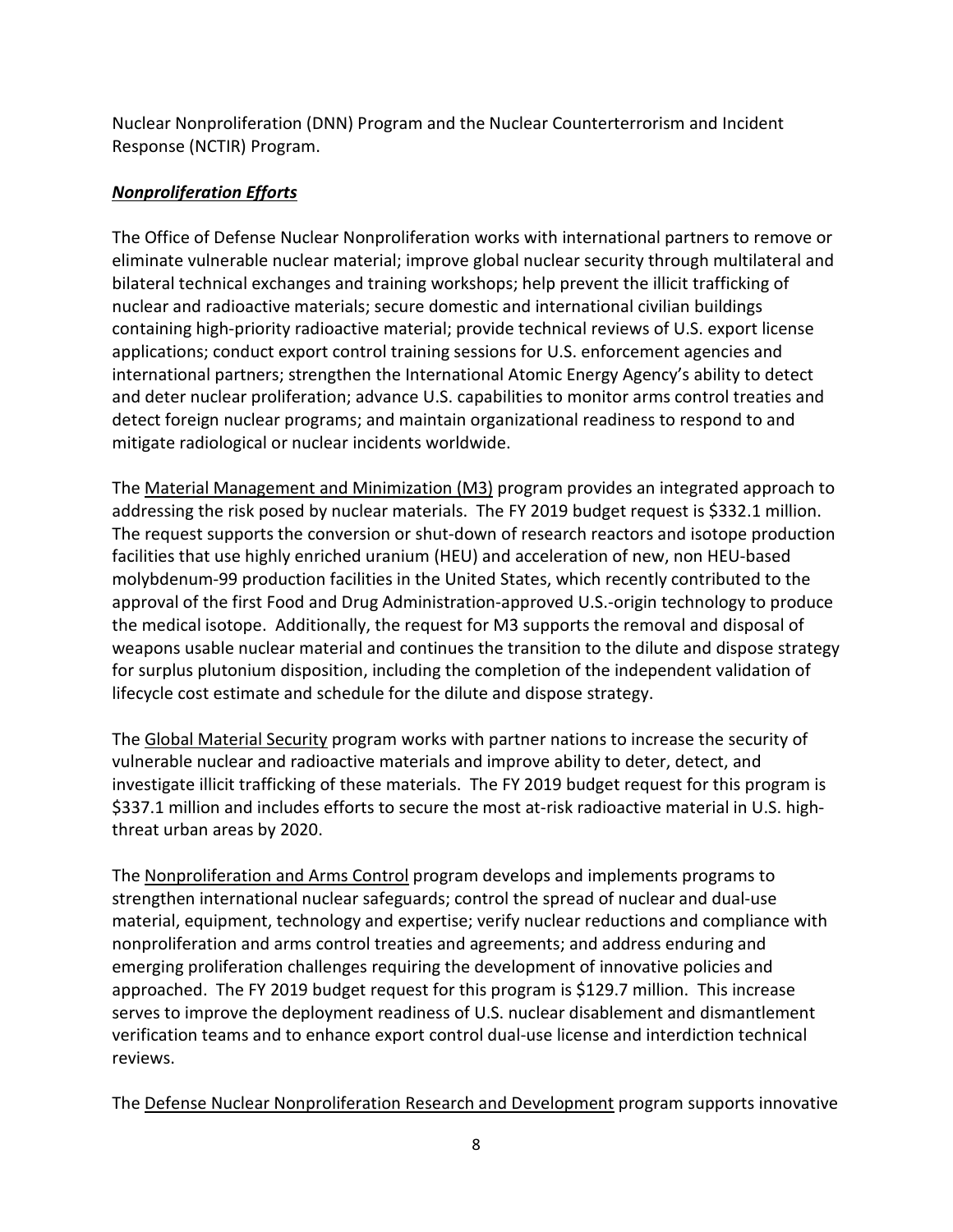unilateral and multilateral technical capabilities to detect, identify, and characterize foreign nuclear weapons programs, illicit diversion of special nuclear material, and nuclear detonations worldwide. The FY 2019 budget request for this program is \$456.1 million.

Nonproliferation Construction consolidates construction costs for DNN projects. The FY 2019 budget request is \$279.0 million. As in FY 2018, the Administration proposes termination activities for the Mixed Oxide (MOX) Fuel Fabrication Facility project and continuing to pursue the dilute and dispose option to fulfill the United States' commitment to dispose of 34 metric tons of plutonium. The \$220.0 million for the MOX Facility will be used to continue terminating the project and to achieve an orderly and safe closure. The scope and costs will be refined in subsequent budget requests when the termination plan for the MOX project is approved. The request also includes \$59.0 million for the Surplus Plutonium Disposition project to support the dilute and dispose strategy.

## *Nuclear Counterterrorism and Incident Response (NCTIR)*

The FY 2019 budget request for NCTIR is \$319.2 million, an increase of \$41.8 million or 15.1% over the FY 2018 request. NNSA's Counterterrorism and Counterproliferation (CTCP) program is part of broader U.S. Government efforts to assess the threat of nuclear terrorism and develop technical countermeasures. The scientific knowledge generated by this program underpins the technical expertise for disabling potential nuclear threat devices, including improvised nuclear devices, supports and informs U.S. nuclear security policy, and guides nuclear counterterrorism and counterproliferation efforts, including interagency nuclear forensics and contingency planning.

The Counterterrorism and Counterproliferation program provides a flexible, efficient, and effective response capability for any nuclear/radiological incident in the United States or abroad by applying the unique technical expertise across NNSA's nuclear security enterprise. Appropriately trained personnel and specialized technical equipment are ready to deploy to provide an integrated response for radiological search, render safe, and consequence management for nuclear/radiological emergencies, national exercises, and security operations for large National Security Special Events.

The CTCP program maintains an operational nuclear forensics capability for pre-detonation device disassembly and examination, provides operational support for post-detonation assessment, and coordinates the analysis of special nuclear materials. Readiness is maintained to deploy device disposition and device assessment teams, conduct laboratory operations in support of analysis of bulk actinide forensics, and to deploy subject matter expertise and operational capabilities in support of ground sample collections that contribute to conclusions in support of attribution.

NNSA's Aerial Measuring System (AMS) provides airborne remote sensing in the event of a nuclear or radiological accident or incident within the continental United States, as well as in support of high-visibility national security events.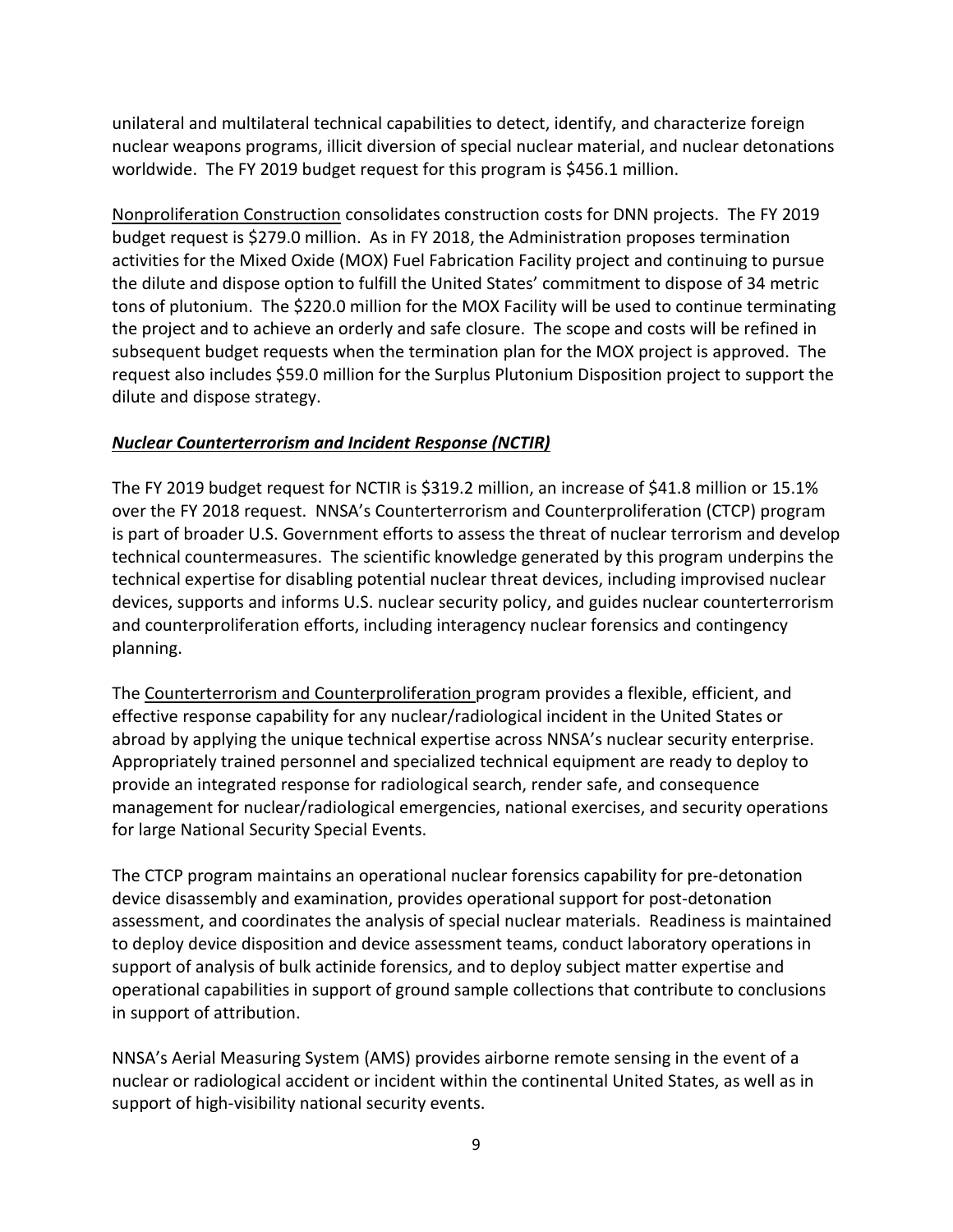The AMS fleet consists of three B200 fixed-wing aircraft with an average age of 33 years and two Bell 412 helicopters with an average age of 24 years. The age of the current aircraft leads to unscheduled downtime resulting in reduced mission availability. A recently concluded Analysis of Alternatives on the AMS aircraft determined that recapitalization of the aging aircraft fleet is necessary to continue to provide Federal, state, and local officials with rapid radiological information following an accident or incident. The FY 2019 budget requests \$32.5 million as part of a two-year replacement process for the five aircraft.

The equipment used by NNSA's emergency response teams is aging, resulting in increasing maintenance costs and increasing risks to the emergency response mission. This budget includes funding for incremental recapitalization of incident response equipment consistent with lifecycle planning to maintain operational readiness. This budget also includes funding for state-of-the-art, secure, deployable communications systems that are interoperable with the Federal Bureau of Investigation and DoD mission partners that will help provide decision makers with real-time technical recommendations to mitigate nuclear terrorist threats.

The Emergency Operations program's FY 2019 budget request includes \$36 million under NCTIR to support NNSA's Office of Emergency Operations. This funding will support NNSA's all hazard emergency response capabilities, such as providing incident management training and exercise planning, and managing the Emergency Communications Network capability for the Department.

## **Naval Reactors Appropriation**

#### *Advancing Naval Nuclear Propulsion*

Nuclear propulsion for the U.S. Navy's nuclear-powered fleet is critical to the security of the United States and its allies as well as the security of global sea lanes. NNSA's Naval Reactors Program remains at the forefront of technological developments in naval nuclear propulsion by advancing new technologies and improvements in naval reactor performance. This preeminence provides the U.S. Navy with a commanding edge in naval warfighting capabilities.

The Naval Reactors FY 2019 budget request is \$1.8 billion, an increase of \$308.9 million or 20.9% above the FY 2018 request. In addition to supporting today's operational fleet, the requested funding is the foundation for Naval Reactors to deliver tomorrow's fleet and recruit and retain a highly-skilled workforce. One of Naval Reactors' three national priority projects, continuing design and development of the reactor plant for the COLUMBIA-Class submarine, featuring a life-of-ship core and electric drive, will replace the current OHIO-Class fleet and provide required deterrence capabilities for decades. The project to refuel a Research and Training Reactor in New York will facilitate COLUMBIA-Class reactor development efforts to provide 20 more years of live reactor-based training for fleet operators. Funding will also be used to support construction of a new spent fuel handling facility in Idaho that will facilitate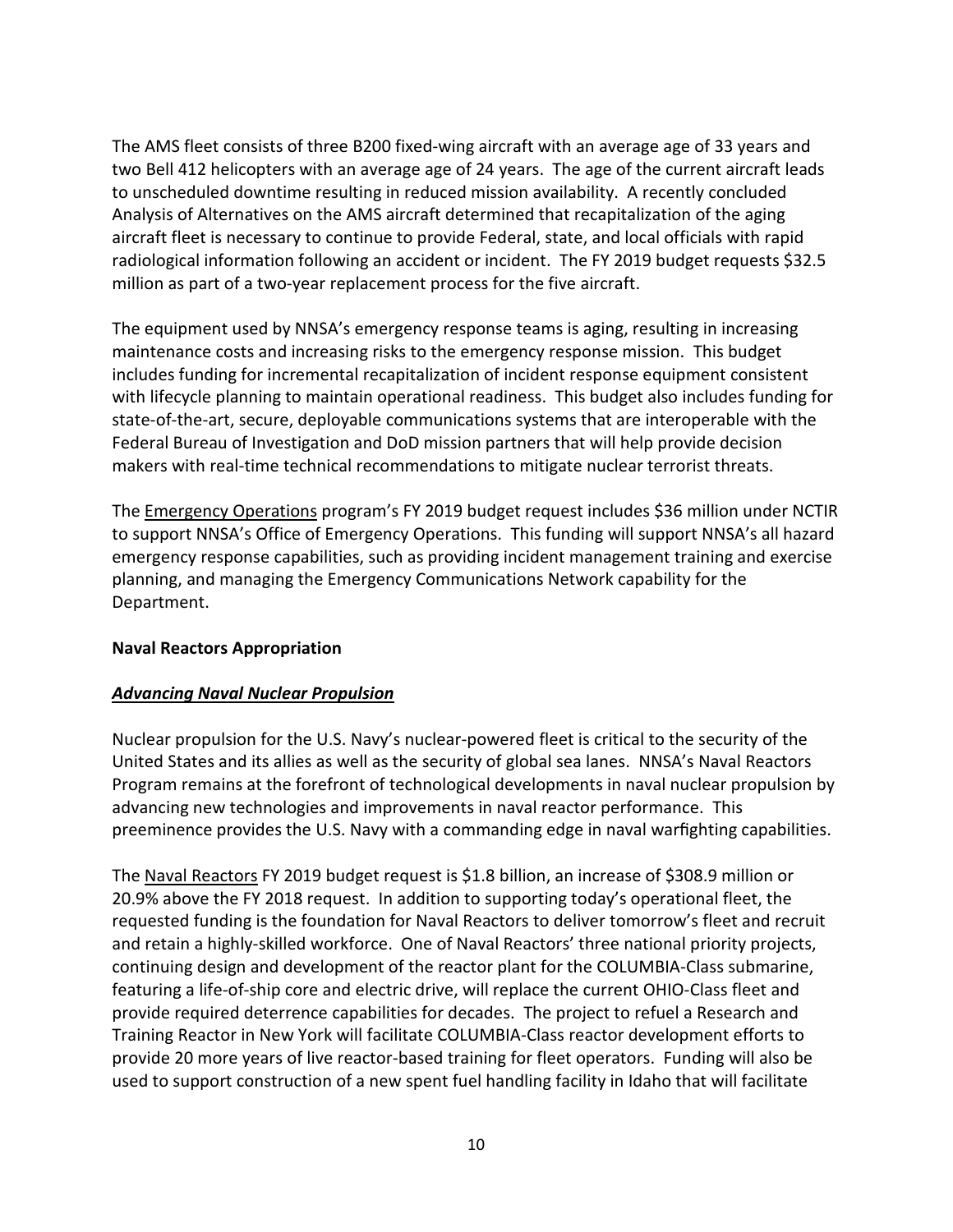long term, reliable processing and packaging of spent nuclear fuel from aircraft carriers and submarines.

Naval Reactors has requested funding in FY 2019 to support these projects and fund necessary reactor technology development, equipment, construction, maintenance, and modernization of critical infrastructure and facilities. By employing a small but high-performing technical base, the teams at Bettis Atomic Power Laboratory in Pittsburgh, Knolls Atomic Power Laboratory and Kesselring Site in greater Albany, and the spent nuclear fuel facilities in Idaho can perform the research and development, analysis, engineering, and testing needed to support today's fleet at sea and develop future nuclear-powered warships. The laboratories also perform the technical evaluations that enable Naval Reactors to thoroughly assess emergent issues and deliver timely responses to provide nuclear safety and maximize operational flexibility.

# **NNSA Federal Salaries and Expenses Appropriation**

The NNSA Federal Salaries and Expenses FY 2019 budget request is \$422.5 million, an increase of \$3.9 million or 0.9% over the FY 2018 request. The FY 2019 budget request provides funding for 1,715 full-time equivalents for the effective program and project management and appropriate oversight of the nuclear security enterprise. Since 2010, NNSA's program funding has increased 50%, while staffing has decreased 10%. NNSA has partnered with the Office of Personnel Management to develop a staffing analysis, now in its second phase, of a Human Capital Management Plan that assesses current personnel levels compared to mission needs. The results of the staffing analysis will be used to inform future recommendations on appropriate staff size and provide the type and number of scientists, engineers, project managers, foreign affairs specialists, and support staff needed to accomplish the mission. Part of the evaluation includes a review of current staff skill sets and areas where skills are needed for project and program management, applicable oversight, and day to day operations of the nuclear security enterprise.

Thanks to the support of Congress, NNSA received a 10-year extension to continue to use the Demonstration Project personnel system. The pay for performance personnel system provides an important tool to retain and attract top talent for NNSA's national security missions. With the pay to perform personnel system, we are able to compete for personnel with other highly technical federal and private organizations, motivate and retain high-performing employees, and deal with poor performers. NNSA uses the Demonstration Project in conjunction with the Excepted Service hiring authorities to hire key personnel for the current and next generation workforce with critical nuclear security expertise.

## **Management & Performance**

Since 2011, NNSA has delivered approximately \$1.4 billion in projects, a significant portion of NNSAs total project portfolio, 8% under original budget. This past February, the High Explosive Pressing Facility at Pantex achieved CD-4 and was completed \$25 million under the approved baseline. We are committed to encouraging competition and increasing the universe of